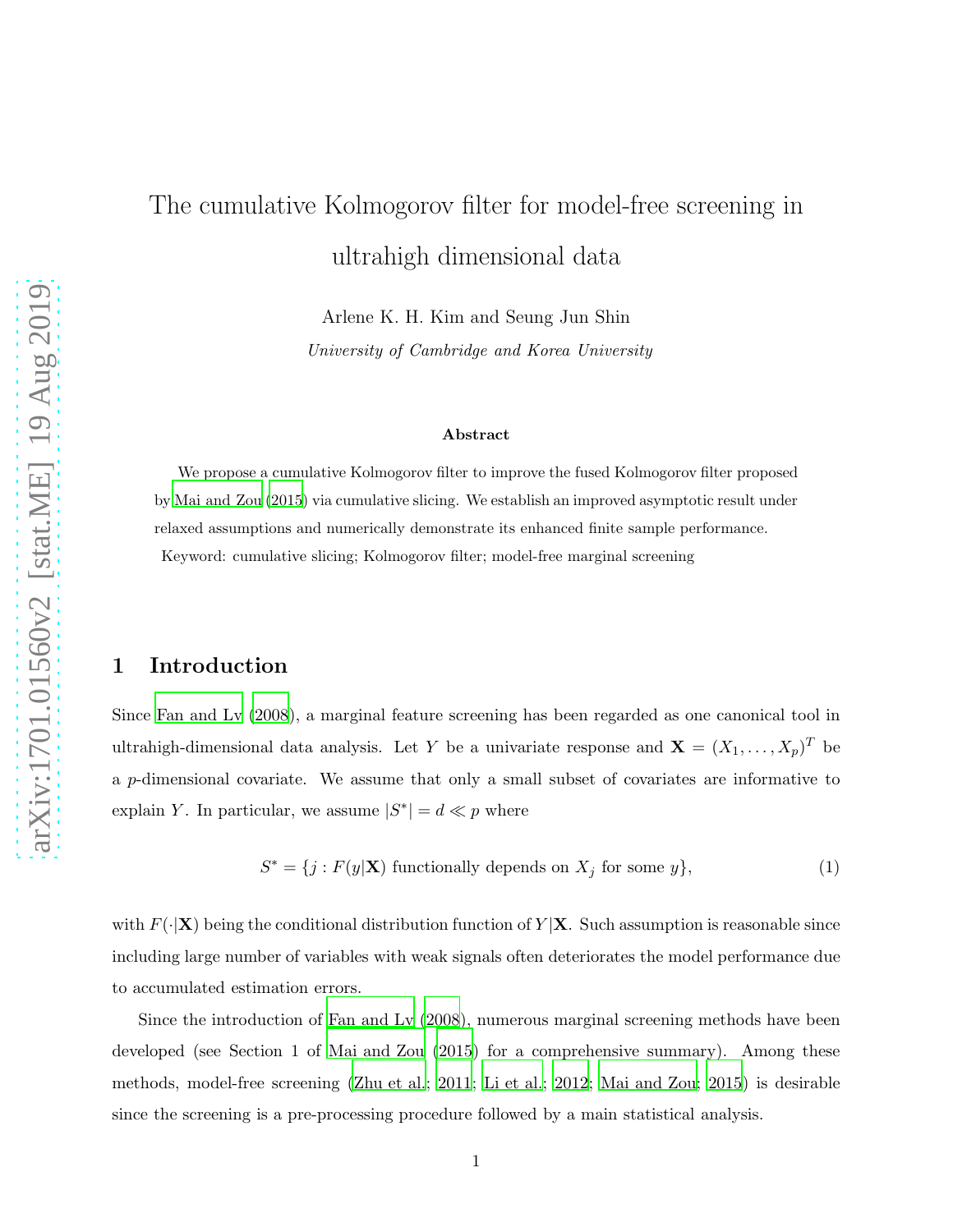For feature selection in binary classification, Kolmogorov filter (KF) is proposed by [Mai and Zou](#page-6-4) [\(2012](#page-6-4)). For each  $X_j$ ,  $j = 1, \ldots, p$ , KF computes

$$
\kappa_j = \sup_x |P(X_j \le x | Y = 1) - P(X_j \le x | Y = -1)|, \quad j = 1, \dots, p,
$$

and selects variables with large  $\kappa_j$ 's among all  $j = 1, \dots, p$ . A sample version of  $\kappa_j$  is obtained by replacing the probability measure with its empirical counterpart, leading to the well-known Kolmogorov–Smirnov statistic where its name came from. KF shows impressive performance in binary classification.

Recently, [Mai and Zou \(2015](#page-6-0)) have extended the idea of KF beyond the binary response by slicing data into G pieces depending on the value of Y. In particular, a pseudo response Y taking g if  $Y \in (a_g-1, a_g]$  for  $g = 1, \ldots, G$ , is defined for given knots  $\mathcal{G} = \{(-\infty =)a_0 < a_1 < \ldots < a_G (= \infty)\}.$ Following the spirit of KF, one can select a set of variables with large values of

<span id="page-1-1"></span>
$$
\kappa_j^{\mathcal{G}} = \max_{l,m} \sup_x |P(X_j \le x | \tilde{Y} = m) - P(X_j \le x | \tilde{Y} = l)|, \quad j = 1, \dots, p. \tag{2}
$$

However, information loss is inevitable due to the lower resolution of pseudo variable  $\tilde{Y}$  compared to Y regardless of the choice of  $G$ . To tackle this, [Mai and Zou \(2015](#page-6-0)) proposed fused Kolmogorov filter (FKF) that combinies  $\kappa_j^{\mathcal{G}}$  for different N sets of knots  $\mathcal{G}_1,\ldots,\mathcal{G}_N$  and selects variables with large values of  $\kappa_j^{\text{fused}} = \sum_{\ell=1}^N \kappa_j^{\mathcal{G}_\ell}$ , for  $j = 1, \ldots, p$ . The source of improvement in FKF is clear, however, it cannot perfectly overcome the information-loss problem caused by slicing. In addition, it is subtle to decide how to slice data in a finite sample case. To this end, we propose the cumulative Kolmogorov filter (CKF). CKF minimizes information loss from the slicing step and is free from choice of slices. As a consequence, it enhances the FKF.

## 2 Cumulative Kolmogorov filter

We let  $F(\cdot|X_j)$  denote the conditional distribution function of Y given  $X_j$ . Given x such that  $0 < P(X_j \leq x) < 1$ , define

<span id="page-1-0"></span>
$$
k_j(x) = \sup_{y} |F(y|X_j > x) - F(y|X_j \le x)|, \qquad j = 1, ..., p.
$$
 (3)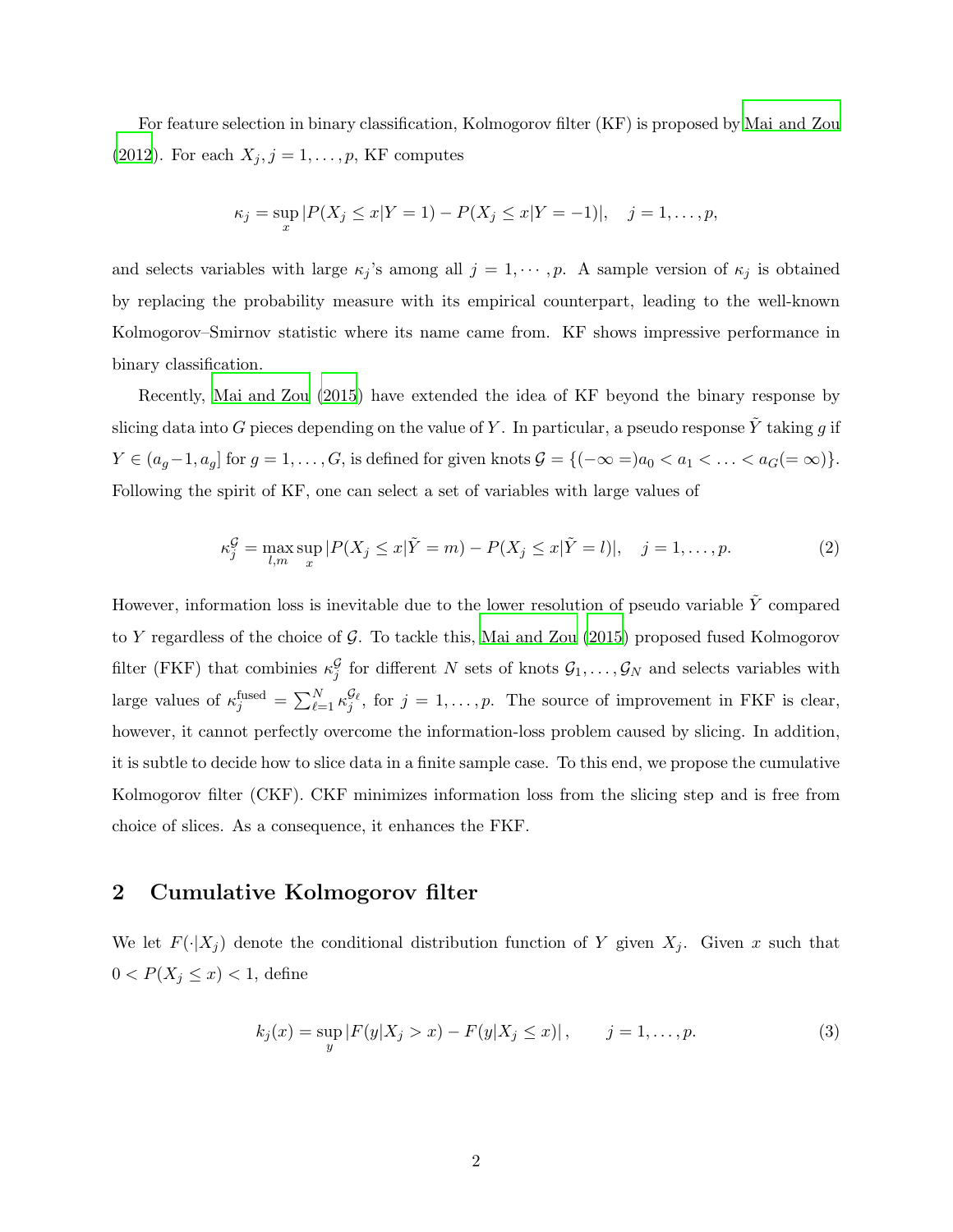We remark that [\(3\)](#page-1-0) is identical to [\(2\)](#page-1-1) with  $\mathcal{G} = \{-\infty, x, \infty\}$  except that the sliced variable in (3) is  $X_j$  instead of Y. The choice of a slicing variable between  $X_j$  and Y is not crucial, however, it would be more natural to slice independent variable in regression set up whose target is  $E(Y|\mathbf{X})$ . Now,

$$
k_j(x) = \frac{1}{P(X_j \le x)(1 - P(X_j \le x))} \sup_y |P(X_j \le x)P(Y \le y) - P(Y \le y, X_j \le x)|,
$$

<span id="page-2-1"></span>which immediately yields  $k_j(x) = 0$  for all x satisfying  $0 < P(X_j \leq x) < 1$  if and only if  $X_j$  and Y are independent. In fact,  $k_j(x)$  indicates the level of dependence as shown in the following lemma.

**Lemma 2.1** *If*  $(X_j, Y)$  *has a bivariate Gaussian copula distribution such that*  $(g_1(X_j), g_2(Y))$  *is jointly normal with correlations*  $\rho_j = Cor(g_1(X_j), g_2(Y))$  *after transformation via two monotone funcitons*  $g_1, g_2$ *, and*  $g_1(X_j)$  *and*  $g_2(Y)$  *are marginally standard normal. Then* 

*1.*  $k_j(x) = 1$  *if*  $|\rho_j| = 1$  *and*  $k_j(x) = 0$  *if*  $\rho_j = 0$ *.* 2. Denoting  $y^* = x \left( \frac{1 - \sqrt{1 - \rho_j^2}}{a_j} \right)$  $\frac{r-r_j}{\rho_j},$ 

$$
k_j(x) = \frac{1}{\Phi(x)(1 - \Phi(x))} \left| \int_{-\infty}^{y^*} \Phi\left(\frac{x - \rho_j u}{\sqrt{1 - \rho_j^2}}\right) \phi(u) du - \Phi(x) \Phi(y^*) \right|.
$$

*3. For each* x,  $k_j(x)$  *is a strictly increasing function of*  $|\rho_j|$ *.* 

Nonetheless, [\(3\)](#page-1-0) loses lots of information from the dichotomization of  $X_j$ . To overcome this, we define

<span id="page-2-0"></span>
$$
K_j = E\left[k_j(\tilde{X}_j)\right], \quad \text{for} \quad j = 1, \dots, p,
$$
\n<sup>(4)</sup>

where  $\tilde{X}_j$  denotes an independent copy of  $X_j$ . In the population level, [\(4\)](#page-2-0) is fusing infinitely many KFs with all possible dichotomized  $X_j$ 's. By doing this, we can not only minimize efficiency loss but also be free from the choice of knot sets. Similar idea has been firstly proposed by [Zhu et al.](#page-6-5) [\(2010](#page-6-5)) in the context of sufficient dimension reduction where the slicing scheme has been regarded as a canonical approach.

Given  $(Y_i, \mathbf{X}_i)$ ,  $i = 1, \ldots, n$  where  $\mathbf{X}_i = (X_{i1}, \ldots, X_{ip})^T$ , a sample version of [\(3\)](#page-1-0) is  $\hat{k}_j(x) =$  $\sup_y \left| \hat{F}(y|X_j > x) - \hat{F}(y|X_j \leq x) \right|$  where  $\hat{F}(y|X_j > x) = \frac{\sum_{i=1}^n \mathbb{1}_{\{Y_i \leq y, X_{ij} > x\}}}{\sum_{i=1}^n \mathbb{1}_{\{X_{ij} > x\}}}$  and  $\hat{F}(y|X_j \leq x)$  is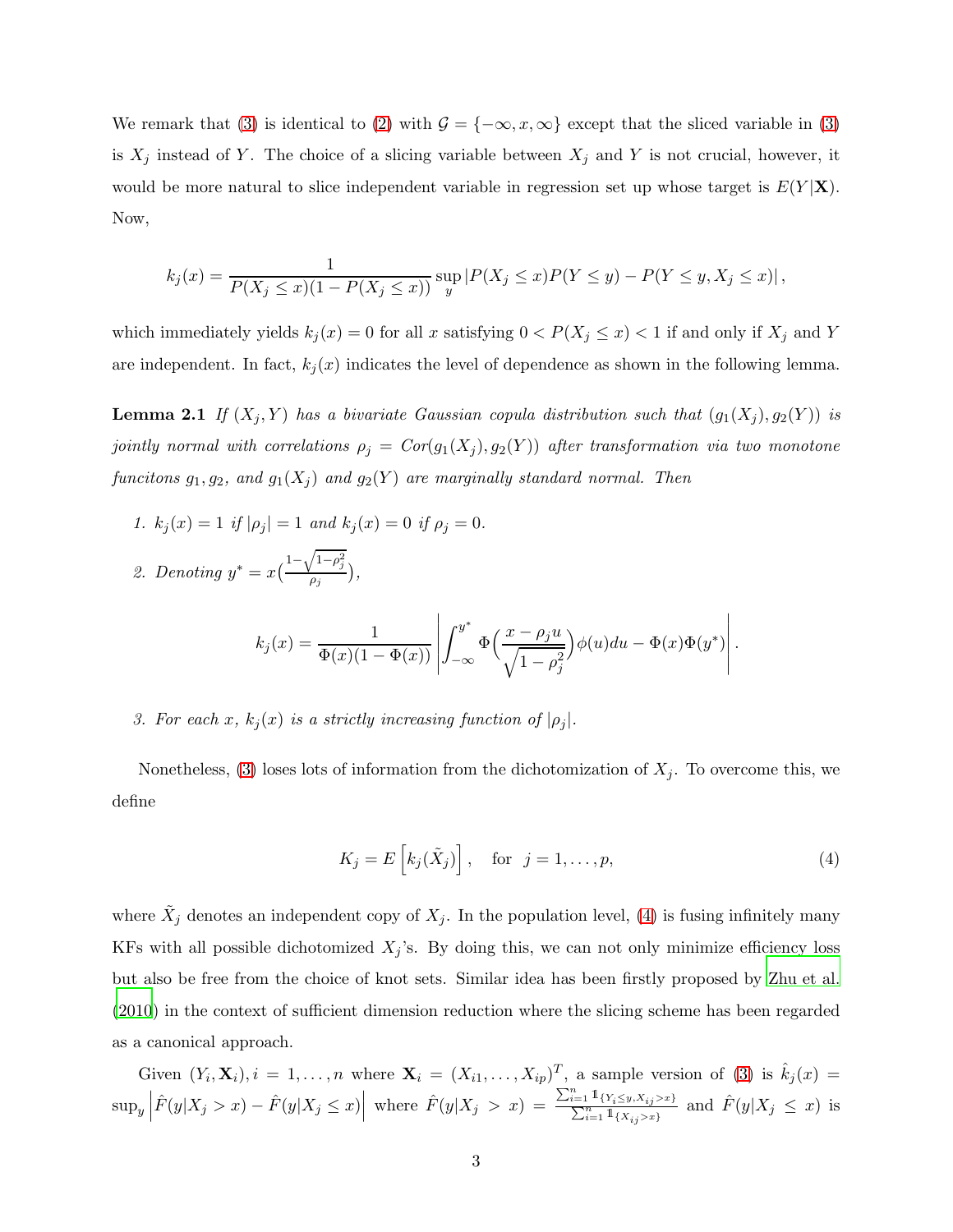similarly defined. Following the convention, we regard  $0/0 = 0$ . Now, an estimator of [\(4\)](#page-2-0) is given by

<span id="page-3-1"></span>
$$
\hat{K}_j = \frac{1}{n} \sum_{i=1}^n \hat{k}_j(X_{ij}).
$$
\n(5)

Finally, for  $d_n\in\mathbb{N},$  we propose CKF to select the following set

$$
\hat{S}(d_n) = \{j : \hat{K}_j \text{ is among the first } d_n \text{ largest of all } \hat{K}_j, j = 1, \cdots, p\}.
$$

# 3 The Sure Screening Property

We assume a regularity condition.

**Assumption 3.1** *There exists a nondegenerate set* S *such that*  $S^* \subseteq S$  *and* 

<span id="page-3-0"></span>
$$
\Delta_S = \min_{j \in S} K_j - \max_{j \notin S} K_j > 0.
$$

Assumption [3.1](#page-3-0) is similar to the regularity condition (C1) for KFK [\(Mai and Zou](#page-6-0); [2015](#page-6-0)). In fact, FKF requires one additional condition that guarantees that the estimated slices are not very different from oracle slices based on population quantiles of  $Y$ , which is not necessary for CKF since it is free from the slice choice. KF with a binary response requires only one assumption similar to Assumption [3.1.](#page-3-0)

<span id="page-3-2"></span>**Theorem 3.2** *Under Assumption [3.1,](#page-3-0) when*  $d_n \geq |S|$  *and*  $\Delta_S > 4/n$ *,* 

$$
P(S^* \subset \hat{S}(d_n)) \ge 1 - \eta,
$$

*where*

$$
\eta = p \left( 4n \exp(-n \Delta_S^2/128) + 2 \exp(-n \Delta_S^2/16) \right).
$$

*This probability tends to 1 when*  $\Delta_S \gg \sqrt{\frac{\log(pn)}{n}}$  $\frac{(pn)}{n}$ .

The sure screening probability converges to one when  $\Delta_S \gg {\log(pn)}/{n}^{1/2}$ .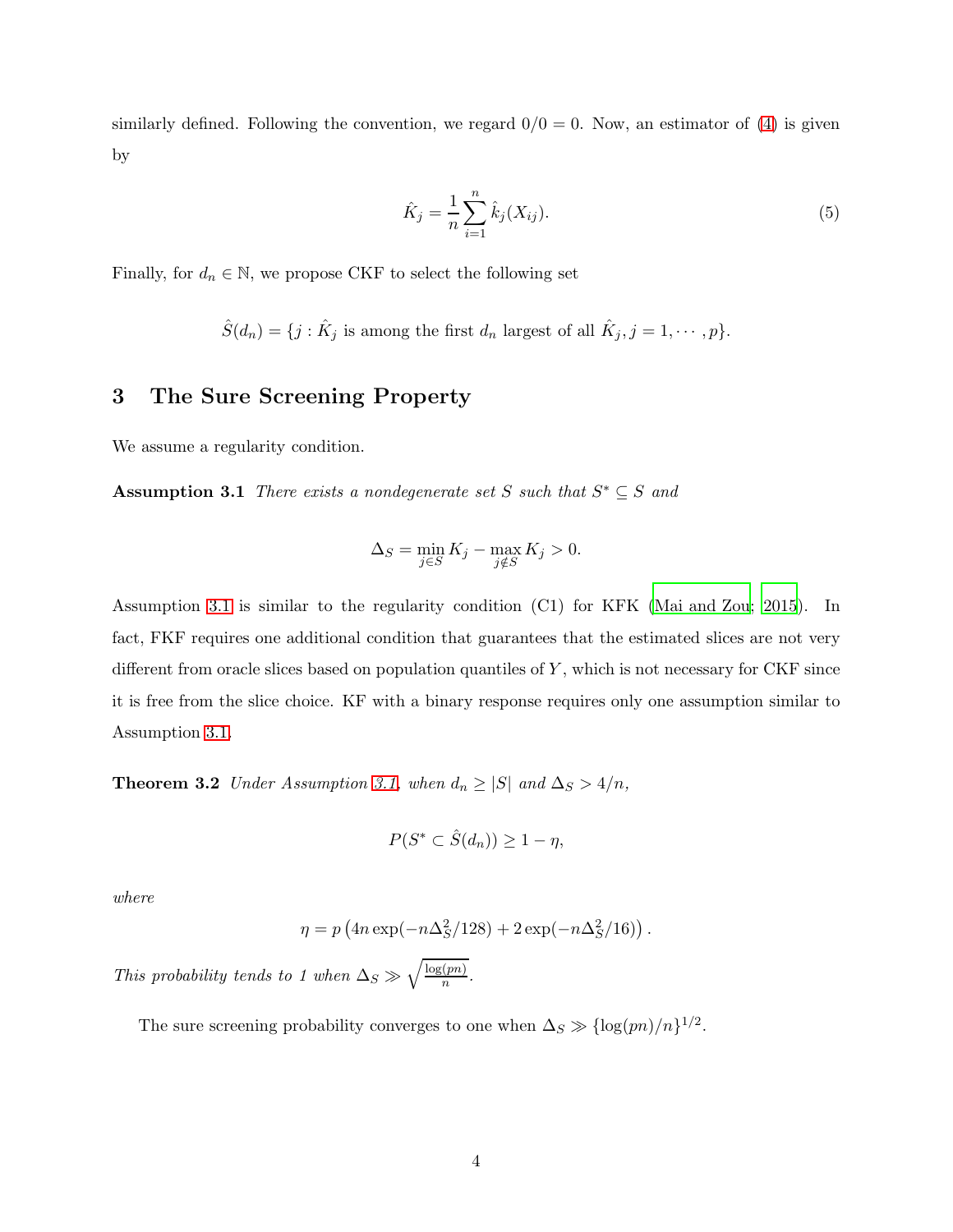## 4 A simulation study

#### 4.1 A toy example

Consider a simple regression model  $Y = \beta X + \epsilon$  where X and  $\epsilon$  are from independent  $N(0, 1)$ . In this regard, [\(5\)](#page-3-1) can be thought as a statistic for testing  $H_0$ :  $\beta = 0$ . To demonstrate the performance of CKF, we compare its power to i)  $\hat{\kappa}^{\text{binary}} = \sup_y |\hat{F}(y|X > \text{median}\{X\}) - \hat{F}(y|X \le \text{median}\{X\})|$ and ii)  $\sum_{\ell=1}^4 \hat{\kappa}^{\mathcal{G}_{\ell}}/4$  with four equally-spaced knot sets whose sizes are 3,4,5, and 6 as suggested by [Mai and Zou \(2015](#page-6-0)). Figure [1](#page-4-0) depicts numerically computed power functions of three methods under significance level  $\alpha = 0.05$ . As expected, CKF [\(5\)](#page-3-1) performs best while the simplest  $\hat{\kappa}^{\text{binary}}$ does worst, which echoes the fact that screening performance can be improved by minimizing information loss entailed in the slicing step and CKF indeed achieves it.

<span id="page-4-0"></span>

Figure 1: Power functions under  $\alpha = 0.05$ . CKF shows clear improvement.

### 4.2 Comparison to other screening methods

We consider the following nine models with  $(n, p) = (200, 5000)$  and  $\epsilon \sim N(0, 1)$  independent of X:

- 1.  $U(Y) = T(X)^{T} \beta + \epsilon$ , where  $\beta = (2.8 \times 1_{2}^{T}, 0_{p-2}^{T})^{T}$ ,  $T(X) \sim N_{p}(0_{p}, \Sigma)$  with  $\Sigma = CS(0.7)$ .  $CS(0.7)$  is a compound symmetry correlation matrix with the correlation coefficient of 0.7. Let  $U(Y) = Y$ ,  $T(\mathbf{X}) = \mathbf{X}$ .
- 2.  $T(\mathbf{X}) = \mathbf{X}^{1/9}$  and other settings are the same as Model 1.
- 3.  $U(Y) = Y^{1/9}$  and other settings are the same as Model 1.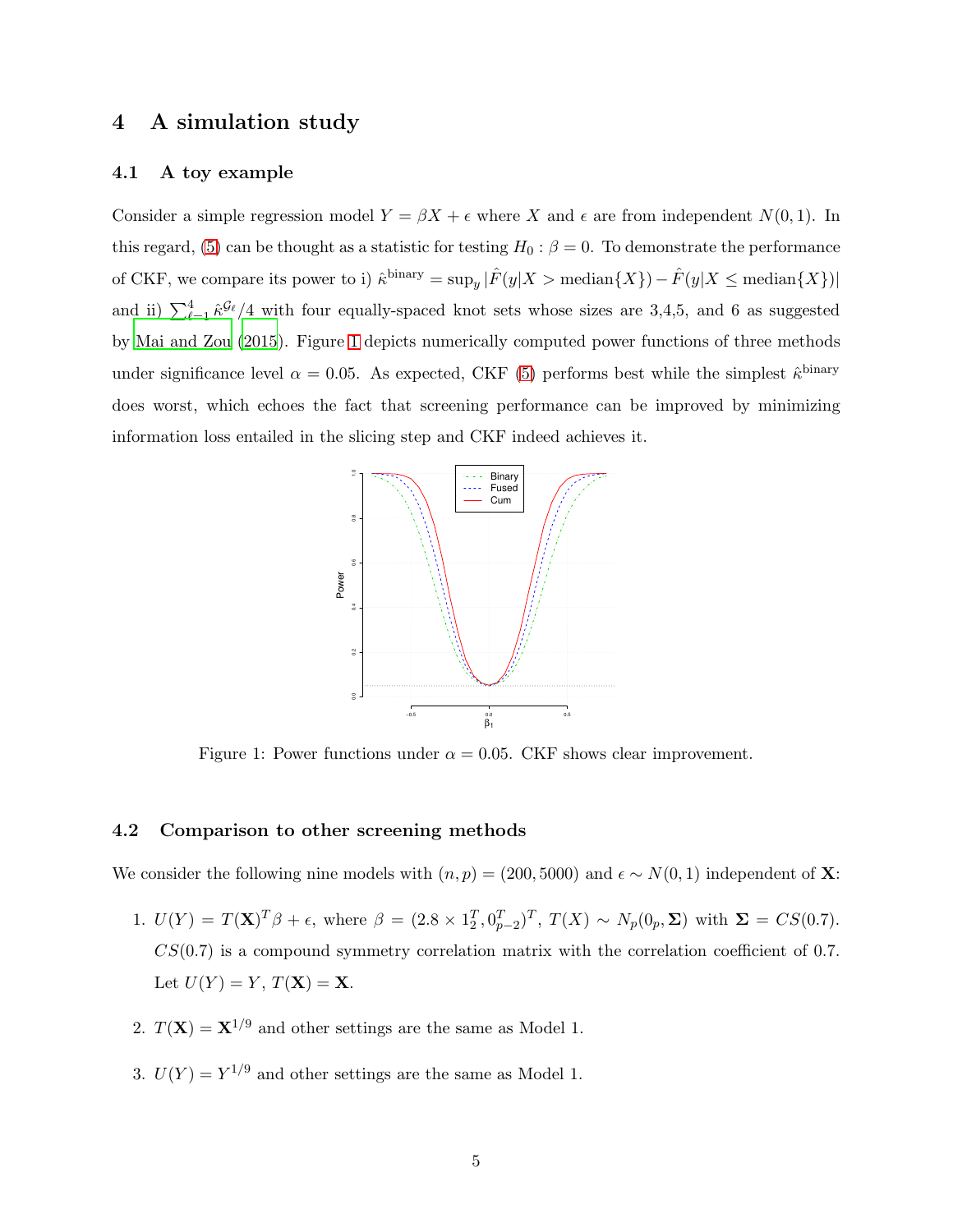<span id="page-5-0"></span>

| Model          |                | <b>SIS</b> |           | $_{\rm DCS}$ |           | FKF   |          | CKF   |         |
|----------------|----------------|------------|-----------|--------------|-----------|-------|----------|-------|---------|
|                | $\mathfrak{D}$ | 2.00       | (0.00)    | 2.00         | (0.00)    | 3.79  | (6.28)   | 2.00  | (0.00)  |
| $\overline{2}$ | $\overline{2}$ | 2038.12    | (1348.05) | 1985.10      | (1460.82) | 4.62  | (9.14)   | 2.00  | (0.00)  |
| 3              | 2              | 891.22     | (1071.58) | 350.88       | (794.67)  | 3.88  | (6.96)   | 2.00  | (0.00)  |
| 4              | 10             | 10.04      | (0.20)    | 10.04        | (0.20)    | 10.26 | (1.09)   | 10.06 | (0.24)  |
| 5              | 10             | 150.10     | (351.46)  | 12.50        | (10.42)   | 10.23 | (0.49)   | 10.11 | (0.35)  |
| 6              | 10             | 1618.50    | (1423.11) | 927.16       | (916.20)  | 10.81 | (4.27)   | 10.03 | (0.17)  |
|                | $\overline{2}$ | 1051.14    | (1473.43) | 682.47       | (965.43)  | 2.00  | (0.00)   | 2.00  | (0.00)  |
| 8              | 3              | 2980.23    | (1494.26) | 277.43       | (606.47)  | 9.05  | (18.69)  | 6.66  | (11.27) |
| 9              | 8              | 3562.30    | (1252.76) | 231.63       | (526.51)  | 60.84 | (126.12) | 38.59 | (52.58) |

Table 1: Average number of minimum variables needed to keep all informative ones over 100 independent repetitions. Standard deviations are in parentheses.

- 4.  $U(Y) = T(X)^{T} \beta + \epsilon$ , where  $\beta = (0.8 \times 1_{10}^{T}, 0_{p-10}^{T})^{T}$ ,  $T(X) \sim N_{p}(0_{p}, \Sigma)$  with  $\Sigma = AR(0.7)$ .  $AR(0.7)$  is an autoregressive correlation matrix with the autoregressive correlation coefficient of 0.7. Let  $U(Y) = Y, U(X) = X$ .
- 5.  $T(\mathbf{X}) = \frac{1}{2} \log(\mathbf{X})$  and and other settings are the same as Model 4.
- 6.  $U(Y) = \log(Y)$  and other settings are the same as Model 4.
- 7.  $Y = (X_1 + X_2 + 1)^3 + \epsilon$ , where  $X_j \stackrel{iid}{\sim} Cauchy$ .
- 8.  $Y = 4X_1 + 2\tan(\pi X_2/2) + 5X_3 + \epsilon$ , where  $X_j \stackrel{iid}{\sim} U(0, 1)$  independently.
- 9.  $Y = 2(X_1 + 0.8X_2 + 0.6X_3 + 0.4X_4 + 0.2X_5) + \exp(X_{20} + X_{21} + X_{22})\epsilon$ , where  $\mathbf{X} \sim N(0, \Sigma)$ with  $\Sigma = CS(0.8)$ .

To avoid a cutoff selection problem, we report the average number of minimum variables needed to recover all informative ones over 100 independent repetitions. Hence, a smaller value implies a better performance. Table [1](#page-5-0) contains the comparison results against correlation learning (CS, [Fan and Lv](#page-6-1); [2008](#page-6-1)) and distance correlation learning (DCS, Li [et al.](#page-6-3); [2012](#page-6-3)) as well as FKF. The results clearly show that the proposed CKF has improved performance compared to others including FKF.

## 5 Discussions

We employ a cumulative slicing technique to extend a screening tool for binary response to contiuous one. The idea is quite general and can be applied to t-test-based screening [\(Fan and Fan;](#page-6-6) [2008;](#page-6-6) [Fan and Lv](#page-6-1); [2008](#page-6-1)) as well as logistic-regression-based screening [\(Fan and Song; 2010\)](#page-6-7). In addition, it is possible to extend the idea of CKF to the censored response by replacing the empirical distribution function with the Kaplan-Meier estimator.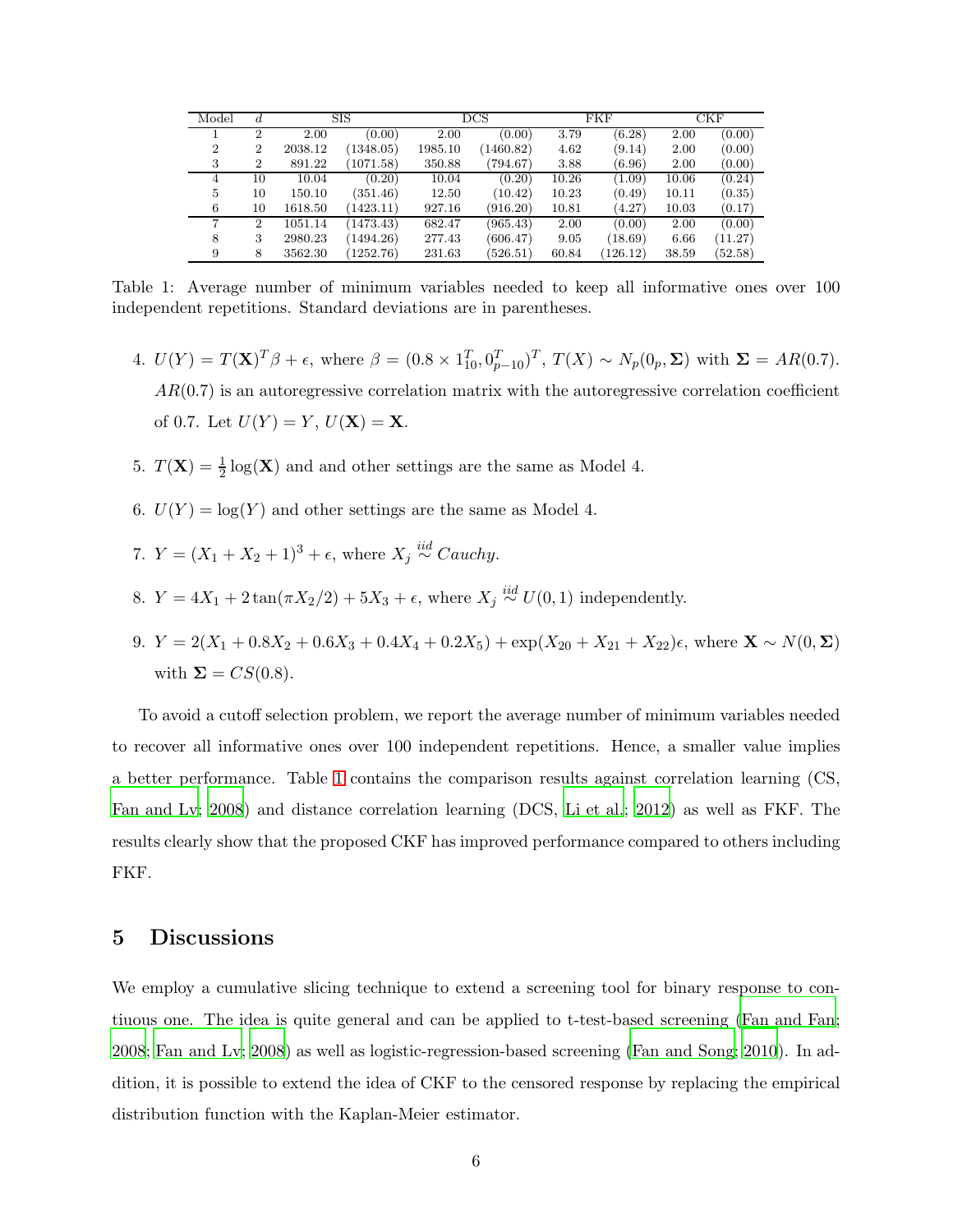# References

- <span id="page-6-6"></span>Fan, J. and Fan, Y. (2008). High dimensional classification using features annealed independence rules, *The Annals of statistics* 36(6): 2605.
- <span id="page-6-1"></span>Fan, J. and Lv, J. (2008). Sure independence screening for ultrahigh dimensional feature space, *Journal of the Royal Statistical Society: Series B* 70(5): 849–911.
- <span id="page-6-7"></span>Fan, J. and Song, R. (2010). Sure independence screening in generalized linear models with npdimensionality, *The Annals of Statistics* 38(6): 3567–3604.
- <span id="page-6-3"></span>Li, R., Zhong, W. and Zhu, L. (2012). Feature screening via distance correlation learning, *Journal of the American Statistical Association* 107(499): 1129–1139.
- <span id="page-6-4"></span>Mai, Q. and Zou, H. (2012). The kolmogorov filter for variable screening in high-dimensional binary classification, *Biometrika* 100: 229–234.
- <span id="page-6-0"></span>Mai, Q. and Zou, H. (2015). The fused Kolmogorov filter: A nonparametric model-free screening method, *The Annals of Statistics* 43(4): 1471–1497.
- <span id="page-6-8"></span>Van Der Vaart, A. W. and Wellner, J. A. (1996). *Weak Convergence*, Springer, New York.
- <span id="page-6-2"></span>Zhu, L.-P., Li, L., Li, R. and Zhu, L.-X. (2011). Model-free feature screening for ultrahighdimensional data, *Journal of the American Statistical Association* 106(496): 1464–1475.
- <span id="page-6-5"></span>Zhu, L.-P., Zhu, L.-X. and Feng, Z.-H. (2010). Dimension reduction in regressions through cumulative slicing estimation, *Journal of the American Statistical Association* 105(492): 1455–1466.

# A Proof of Lemma [2.1](#page-2-1)

Because  $k_j$  is invariant under monotone transformation, it suffices to consider the case where  $g_1(t) = t$ ,  $g_2(t) = t$ , and thus  $X_j$  and Y are jointly normal. If  $\rho_j = 0$ , then  $X_j$  is independent of Y and  $k_j(x) = 0$ . On the other hand, if  $\rho_j \neq 0$ ,  $Y | X_j = x_j \sim N(\rho_j x, (1 - \rho_j^2))$ . Let

$$
G(y) := \Phi(x)\Phi(y) - \int_{-\infty}^{y} \Phi\left(\frac{x - \rho_j u}{\sqrt{1 - \rho_j^2}}\right) \phi(u) du.
$$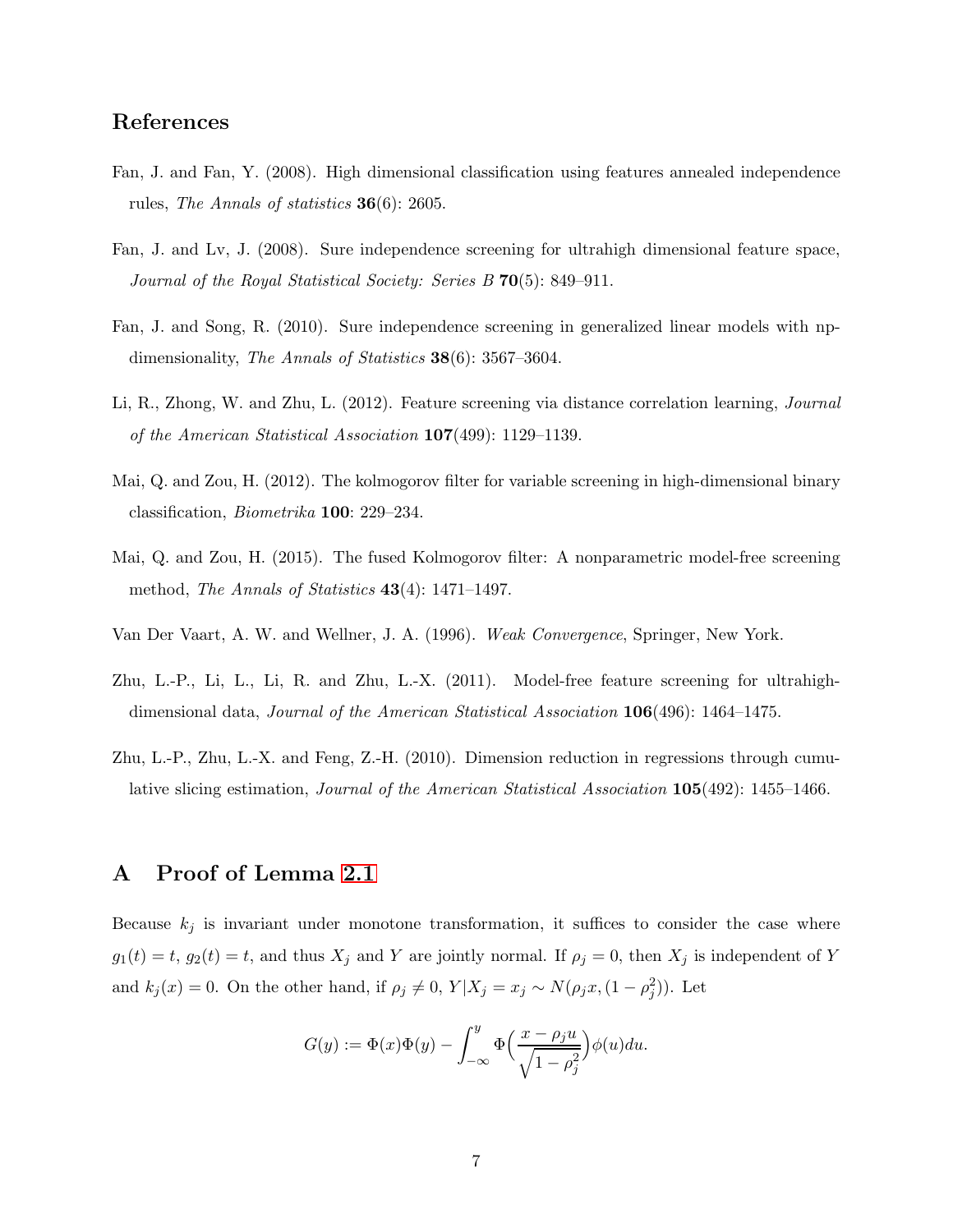Then we have

$$
k_j(x) = \frac{1}{\Phi(x)(1 - \Phi(x))} \sup_y |G(y)|.
$$

Note that  $\frac{\partial G}{\partial y} = \Phi(x)\phi(y) - \Phi\left(\frac{x-\rho_j y}{\sqrt{1-\rho_j^2}}\right)$  $\bigg) \phi(y) = \phi(y)$  $\sqrt{ }$  $\Phi(x)-\Phi\left(\frac{x-\rho_jy}{\sqrt{1-\rho_j^2}}\right)$  $\setminus$ , which gives  $\frac{\partial G}{\partial y}\Big|_{y=y^*}=0.$ where  $y^* = x\left(\frac{1-\sqrt{1-\rho_j^2}}{a_j}\right)$  $\frac{\rho_j}{\rho_j}$ . When  $\rho_j < 0$  then  $G''(y^*) = \phi(y^*) \frac{\rho_j}{\sqrt{1-\rho_j}}$  $\frac{\rho_j}{1-\rho_j^2}\phi(x) < 0$ . Thus when  $\rho_j < 0$ then G attains its supremum at  $y = y^*$ . Similarly, when  $\rho_j > 0$  then  $-G$  attains its supremum at  $y = y^*$ . It follows that

$$
k_j(x) = \frac{1}{\Phi(x)(1 - \Phi(x))} \left| \int_{-\infty}^{y^*} \Phi\left(\frac{x - \rho_j u}{\sqrt{1 - \rho_j^2}}\right) \phi(u) du - \Phi(x) \Phi(y^*) \right|.
$$

When  $\rho_j = 1$ , then  $k_j(x) = \frac{1}{\Phi(x)(1-\Phi(x))} |\Phi(x) - \Phi(x)\Phi(x)| = 1$ . When  $\rho_j = -1$ , then  $k_j(x) =$  $\frac{1}{\Phi(x)(1-\Phi(x))}$   $\left| -\Phi(x)\Phi(-x) \right| = 1.$ 

Now we show that  $k_j(x)$  is an increasing function of  $|\rho_j|$  by taking derivative  $k_j(x)$  with respect to  $\rho_i$ . After some tedious calculations,

$$
\frac{\partial k_j(x)}{\partial \rho_j} = \frac{\text{sgn}(\rho_j)}{\Phi(x)(1 - \Phi(x))} (1 - \rho_j^2)^{-3/2} \int_{-\infty}^{y^*} (\rho_j x - u) \phi\left(\frac{x - \rho_j u}{\sqrt{1 - \rho_j^2}}\right) \phi(u) du
$$

$$
= \frac{\text{sgn}(\rho_j)}{\Phi(x)(1 - \Phi(x))} \frac{(1 - \rho_j^2)^{-1/2}}{2\pi} \exp(-x^2 h(\rho_j)),
$$

where  $h(\rho_j) = \frac{1 - \sqrt{1 - \rho_j^2}}{2}$  $\frac{p_j}{p_j^2}$ . Thus,  $k_j(x)$  is increasing in  $|p_j|$  since h is symmetric.

# B Proof of Theorem [3.2](#page-3-2)

Under the event that  $\max_{j \in \{1, ..., p\}} |\hat{K}_j - K_j| < \Delta_S$ , we know that

$$
\hat{K}_j > K_j - \Delta_S \ge \min_{j \in S} K_j - \Delta_S = \max_{j \notin S} K_j, \quad j \in S
$$
  

$$
\hat{K}_j < K_j + \Delta_S \le \max_{j \notin S} K_j + \Delta_S = \min_{j \in S} K_j, \quad j \notin S.
$$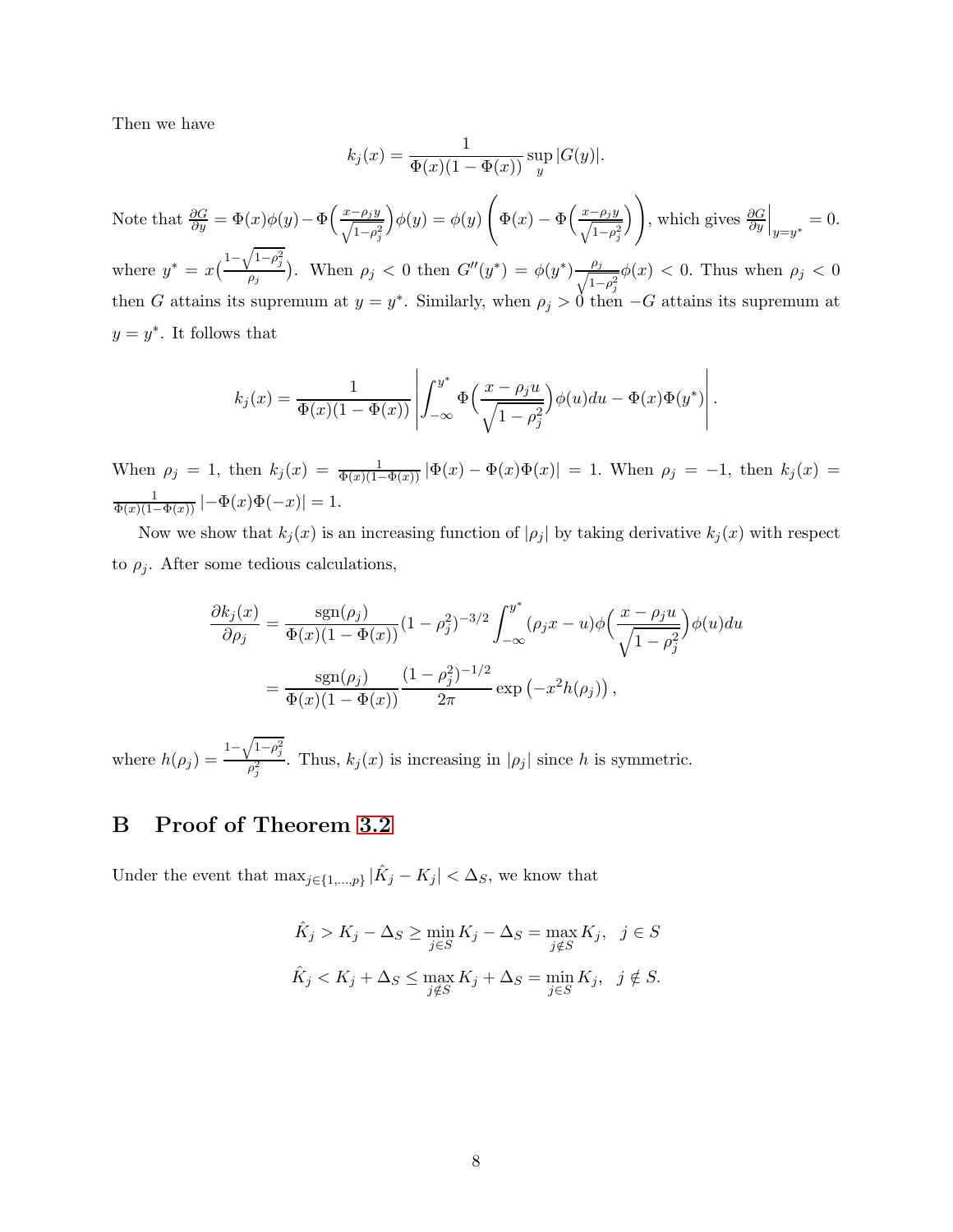Hence, for any  $d_n \geq |S|$ , we have  $\hat{S}(|S|) \subset \hat{S}(d_n)$ , which implies  $S^* \subseteq \hat{S}(d_n)$ . On the other hand, by the following Lemma B.1, we have for any  $\Delta_S > 4/n$ ,

$$
P\left(\max_{j\in\{1,\dots,p\}}|\hat{K}_j - K_j| \ge \Delta_S\right) \ge 1 - \sum_{j=1}^p P\left(|\hat{K}_j - K_j| \ge \Delta_S\right)
$$
  
 
$$
\ge 1 - p\left(4n\exp(-n\Delta_S^2/128) + 2\exp(-n\Delta_S^2/16)\right).
$$

It follows that when  $\Delta_S \gg \sqrt{\log(m)/n}$ , the probability tends to 1. **Lemma B.1** Consider  $K_j$  in [\(4\)](#page-2-0) and  $\hat{K}_j$  in [\(5\)](#page-3-1). Then for any  $\epsilon > 4/n$ ,

$$
P\left(|\hat{K}_j - K_j| \ge \epsilon\right) \le 4n\exp(-n\epsilon^2/128) + 2\exp(-n\epsilon^2/16).
$$

*Proof of Lemma B.1* Without loss of generality, we only need to consider  $\epsilon < 1$  since otherwise, the probability in the left side is trivially 0. Also we assume that all  $X_{\ell j}$  are distinct for convenience. First, we use a simple triangle inequality to bound

$$
P\left(|\hat{K}_j - K_j| \ge \epsilon\right) = P\left(\left|\frac{1}{n}\sum_{\ell} \hat{k}_j(X_{\ell j}) - \frac{1}{n}\sum_{\ell} k_j(X_{\ell j}) + \frac{1}{n}\sum_{\ell} k_j(X_{\ell j}) - Ek_j(\tilde{X}_j)\right| \ge \epsilon\right)
$$
  

$$
\le P\left(\left|\sum_{\ell} \hat{k}_j(X_{\ell j}) - \sum_{\ell} k_j(X_{\ell j})\right| \ge \frac{n\epsilon}{2}\right) +
$$
  

$$
P\left(\left|\frac{1}{n}\sum_{\ell} k_j(X_{\ell j}) - Ek_j(\tilde{X}_j)\right| \ge \frac{\epsilon}{2}\right)
$$
  

$$
:= (i) + (ii).
$$
 (6)

Then we treat the second term  $(ii)$ . By the Bernstein's inequality(e.g. Lemma 2.2.9 in Van Der [Vaart and Wellner](#page-6-8) [\(1996](#page-6-8))), and using the fact that each  $X_{\ell j}$  for  $\ell = 1, \ldots, n$  is independent and has the same distribution as the distribution of  $\tilde{X}_j$ , we have

<span id="page-8-0"></span>
$$
(ii) \le 2 \exp\left(-\frac{1}{8} \frac{n^2 \epsilon^2}{n + n\epsilon/3}\right) \le 2 \exp\left(-\frac{1}{16} n\epsilon^2\right)
$$

where the first inequality follows by bounding the variance of each  $k_j (X_{\ell j}) - E k_j (\tilde{X}_j)$  by 1 from the fact that  $|k_j(X_{\ell j}) - Ek_j(\tilde{X}_j)| \leq 1$  for any  $\ell = 1, ..., n$ .

Now we consider the first term (i) in [\(6\)](#page-8-0). First note that  $|\hat{k}_j(X_{\ell j}) - k_j(X_{\ell j})| \leq 1$  for any  $\ell = 1, \ldots, n$ . We use this trivial bound for  $\ell = \ell'$  where  $X_{\ell'j}$  is the maximum of  $X_{1j}, \ldots, X_{nj}$ . Let  $\epsilon' := \epsilon/2 - 1/n$  and  $\epsilon_{\ell} := \frac{1}{2} \sqrt{\frac{n}{\ell}} \epsilon'$ . Using  $\sum_{\ell=1}^{n} \epsilon_{\ell} = \sum_{\ell=1}^{n} \frac{1}{2}$  $\frac{1}{2}\sqrt{\frac{n}{\ell}}\epsilon' \leq \frac{\sqrt{n}\epsilon'}{2}$  $\frac{\overline{n}\epsilon'}{2} \int_1^n x^{-1/2} dx \leq n\epsilon'$ , we have